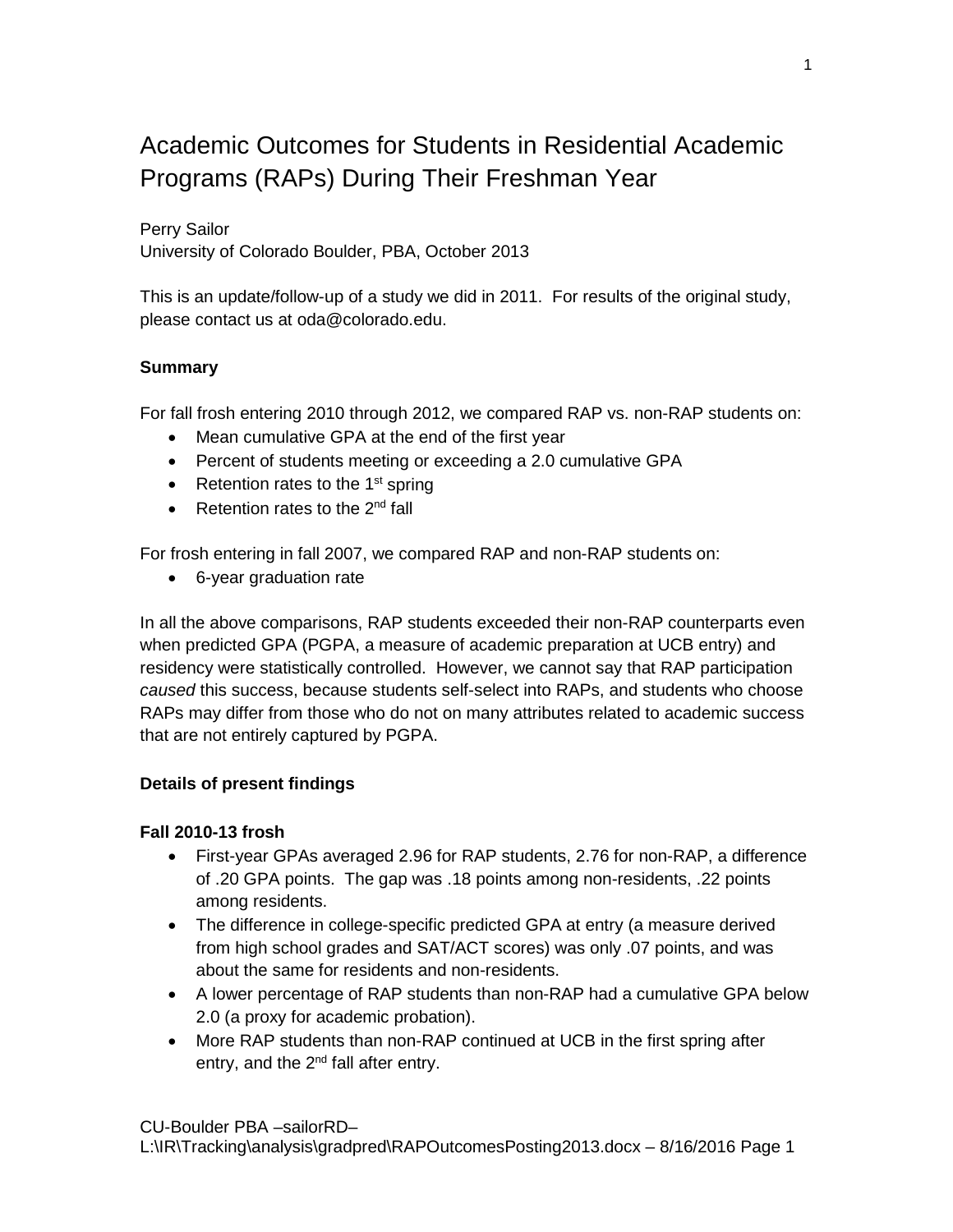L:\ir\tracking\anal\GradPred\RAPOutcomes2013.sas 1st-year cum GPA, % below 2.0, and retention rates For 2010-12 frosh in RAPs vs. not

|                   |       | Coll-<br>spec- of<br>ific | Cum<br>GPA<br>end<br>1st | GPA             | Retai- Retai-<br>ned<br>1st | ned<br>2nd |
|-------------------|-------|---------------------------|--------------------------|-----------------|-----------------------------|------------|
|                   | Ν     | PGPA                      | year                     | 2.0             | spring                      | fall       |
| Residency<br>NRES | Sum   | Mean                      | Mean                     | ⊱               | ిన                          | ⊱          |
| Not RAP           |       | 3,746 2.89 2.66           |                          | 17%             | $92\%$                      | 78%        |
| <b>RAP</b>        |       | 3,481 2.95 2.84           |                          | 12%             | 94%                         | 84%        |
| RES               |       |                           |                          |                 |                             |            |
| Not RAP           |       | 4,833 3.01 2.83           |                          | 13%             | $93\%$                      | 83%        |
| <b>RAP</b>        |       | 4,268 3.09                | 3.05                     | 8 <sup>°</sup>  | 97                          | 90%        |
| All               |       |                           |                          |                 |                             |            |
| Not RAP           |       | 8,579 2.96 2.76           |                          | 15%             | $93\%$                      | 81%        |
| <b>RAP</b>        | 7,749 |                           | $3.03$ 2.96              | 10 <sub>8</sub> | 96%                         | 87%        |

- When PGPA and residency were statistically controlled in a general linear models procedure, RAP participation was associated with a GPA advantage of 0.12. No other variables (e.g. gender, ethnicity, financial resources) were controlled in the present study; however, the more detailed earlier study referenced above did control for these and other variables, and still found that RAP students graduated at a higher rate than non-RAPs.
- About 90% of RAP participants met or exceeded a 2.0 cumulative GPA (the cutoff in most colleges for academic probation), compared to 85% of non-RAP students.
- The retention rate to the second fall was 87% for RAP students, 81% for non-RAP. This 6-percentage point difference in retention rate in favor of RAP students was maintained when residency and PGPA were statistically controlled in a logistic regression analysis.

#### **Fall 2007 freshmen, 6-year graduation rate**

• The 6-year graduation rate for freshmen entering in the fall of 2007 (the most recent entering class to have had 6 years to graduate, the federal standard) was 73% for RAP students, vs. 67% for non-RAPs. A logistic regression analysis controlling for PGPA and residency showed that the 6 percentage point advantage for RAP students remained.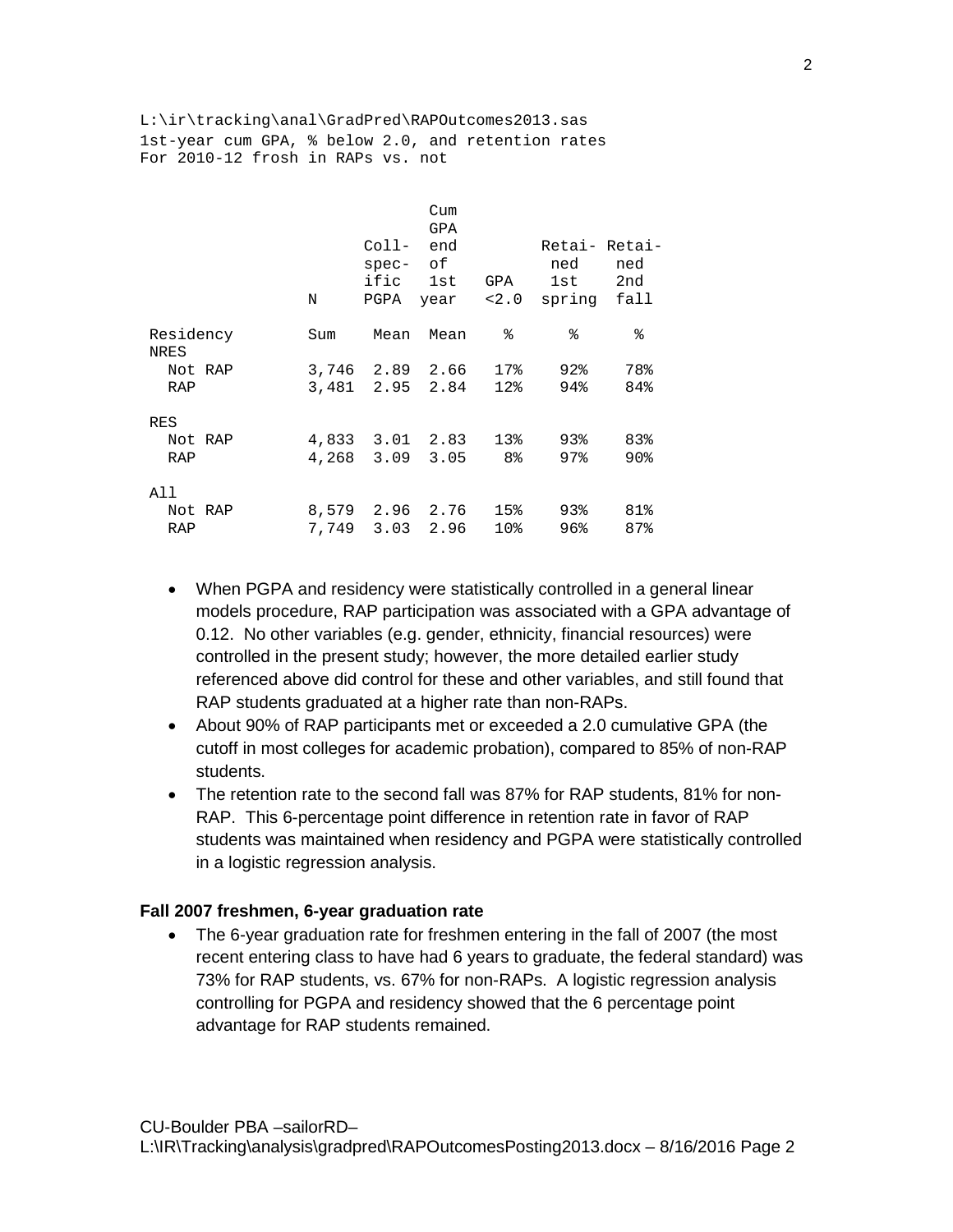# **Data for individual RAPs in the fall 2010-13 analysis**

L:\ir\tracking\anal\GradPred\RAPOutcomes2013.sas 1st-year cum GPA, % below 2.0, and retention rates For 2010-12 frosh in RAPs vs. not

|                                | Cum   |            |           |                 |               |        |
|--------------------------------|-------|------------|-----------|-----------------|---------------|--------|
|                                | GPA   |            |           |                 |               |        |
|                                |       | $Col1-$    | end       |                 | Retai- Retai- |        |
|                                |       | $spec-$    | оf        |                 | ned           | ned    |
|                                |       | ific       | 1st       | GPA             | 1st           | 2nd    |
|                                | Ν     | PGPA       | year      | 2.0             | spring fall   |        |
| Residency                      | Sum   | Mean       | Mean      | ႜ               | ి             | နွ     |
| NRES                           |       |            |           |                 |               |        |
| Not in any RAP                 | 3,746 | 2.89       | 2.66      | 17%             | 92%           | 78%    |
| Andrews Hall RAP Fee           | 86    | 3.17       | 3.13      | 10 <sup>8</sup> | 95%           | 90%    |
| B3 - Leeds RAP Fee             | 103   | 3.03       | 2.73      | 9%              | 95%           | 83%    |
| Baker RAP Fee                  | 534   | 2.95       | 2.84      | 13 <sub>8</sub> | 93%           | 83%    |
| Chancellor's Leadership RAP    | 133   | 2.94       | 2.79      | 13 <sub>8</sub> | 94%           | 80%    |
| Communication RAP Fee          | 235   | 2.91       | 2.83      | $11$ %          | 91%           | 78%    |
| Engineering Quad Program Fee   | 352   | 3.04       | 2.76      | $16\%$          | 95%           | 88%    |
| Farrand Academic Program Fee   | 541   | 2.86       | 2.79      | 13%             | 95%           | 84%    |
| Global Studies RAP Fee         | 280   | 2.94       | 2.83      | 13 <sub>8</sub> | 93%           | 80%    |
| Health RAP Fee                 | 34    | 3.10       | 2.98      | 6%              | 91%           | 65%    |
| Honors RAP Fee                 | 209   | 3.40       | 3.37      | 3%              | 93%           | 86%    |
| Libby RAP Fee                  | 389   | 2.86       | 2.82      | 10 <sup>8</sup> | 95%           | 84%    |
| SEEDS - A&S RAP Fee            |       | 44 2.93    | 3.01      | 7%              | 100%          | 82%    |
| Sewall Academic Program Fee    | 470   | 2.87       | 2.73      | 13 <sub>8</sub> | 94%           | 85%    |
| Sustainable by Design-ENGR RAP | 71    |            | 2.91 2.72 | 10 <sub>8</sub> | $97\%$        | 83%    |
| RES                            |       |            |           |                 |               |        |
| Not in any RAP                 |       | 4,833 3.01 | 2.83      | 13%             | 93%           | 83%    |
| Andrews Hall RAP Fee           | 267   | 3.09       | 3.17      | 5%              | 99%           | 94%    |
| B3 - Leeds RAP Fee             | 89    | 3.13       | 2.87      | 13 <sub>8</sub> | 99%           | 91%    |
| Baker RAP Fee                  | 637   | 3.07       | 3.02      | 8%              | 96%           | 90%    |
| Chancellor's Leadership RAP    | 141   | 2.98       | 2.84      | 14%             | 96%           | 85%    |
| Communication RAP Fee          | 186   | 3.02       | 2.94      | 10%             | 95%           | 87%    |
| Engineering Quad Program Fee   | 734   | 3.09       | 2.95      | 10 <sup>8</sup> | 98%           | $92\%$ |
| Farrand Academic Program Fee   | 540   | 3.02       | 3.00      | 7%              | $97\%$        | 90%    |
| Global Studies RAP Fee         | 270   | 3.10       | 3.08      | 10%             | 96%           | 86%    |
| Health RAP Fee                 | 66    | 3.09       | 3.11      | 0%              | 91%           | 82%    |
| Honors RAP Fee                 | 407   | 3.46       | 3.49      | $2\,$           | 99%           | 93%    |
| Libby RAP Fee                  | 429   | 3.03       | 3.01      | 7%              | $97\%$        | $90\%$ |
| SEEDS - A&S RAP Fee            | 31    | 3.12       | 2.99      | 10 <sup>°</sup> | $97\%$        | 94%    |
| Sewall Academic Program Fee    | 409   | 3.02       | 3.01      | 8%              | 95%           | 88%    |
| Sustainable by Design-ENGR RAP | 62    | 2.96       | 2.73      | 12%             | 95%           | 87%    |
| All                            |       |            |           |                 |               |        |
| Not in any RAP                 | 8,579 | 2.96       | 2.76      | 15%             | 93%           | 81%    |
| Andrews Hall RAP Fee           | 353   | 3.11       | 3.16      | 6%              | 98%           | 93%    |
| B3 - Leeds RAP Fee             | 192   | 3.08       | 2.80      | 11%             | $97\%$        | 86%    |
| Baker RAP Fee                  | 1,171 | 3.01       | 2.94      | 10%             | 94%           | 87%    |
| Chancellor's Leadership RAP    | 274   | 2.96       | 2.82      | 14%             | 95%           | 83%    |
| Communication RAP Fee          | 421   |            | 2.96 2.88 | 10%             | 93%           | 82%    |
| Engineering Quad Program Fee   | 1,086 | 3.08       | 2.89      | 12%             | 97%           | 91%    |
| Farrand Academic Program Fee   | 1,081 | 2.94       | 2.90      | 10%             | 96%           | 87%    |
| Global Studies RAP Fee         | 550   | 3.02       | 2.95      | 11%             | 94%           | 83%    |
| Health RAP Fee                 | 100   | 3.10       | 3.06      | 2%              | 91%           | 76%    |
| Honors RAP Fee                 | 616   | 3.44       | 3.45      | 2%              | 97%           | 91%    |
| Libby RAP Fee                  | 818   | 2.95       | 2.92      | 9%              | 96%           | 87%    |
| SEEDS - A&S RAP Fee            | 75    | 3.01       | 3.00      | 8%              | 99%           | 87%    |
| Sewall Academic Program Fee    | 879   | 2.94       | 2.86      | 11%             | 95%           | 86%    |
| Sustainable by Design-ENGR RAP | 133   | 2.93       | 2.73      | 11%             | 96%           | 85%    |

CU-Boulder PBA –sailorRD–